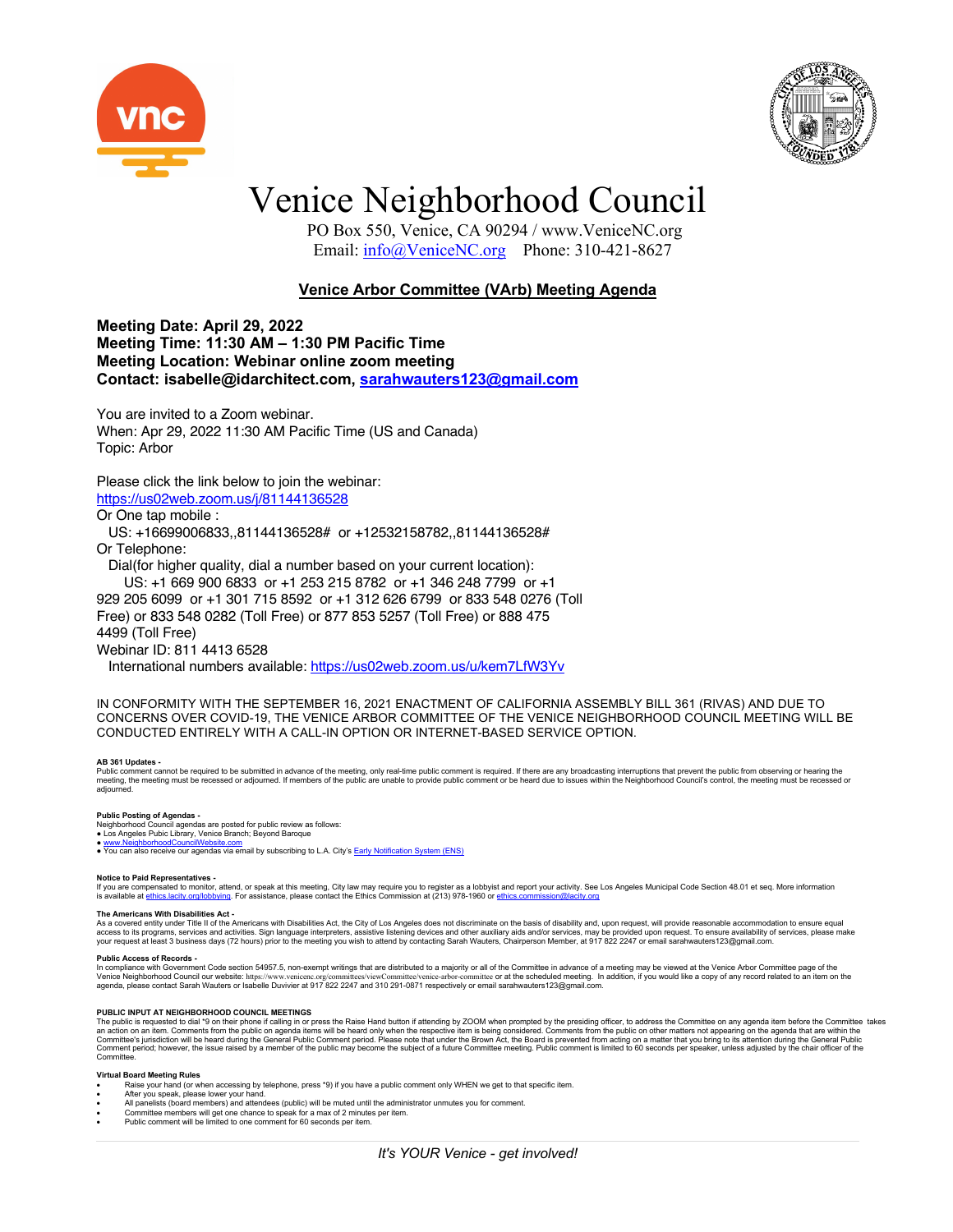



# Venice Neighborhood Council

 PO Box 550, Venice, CA 90294 / www.VeniceNC.org Email: info@VeniceNC.org Phone: 310-421-8627

- Please do not raise your hand more then once per item
- Raise your hand at the start of the items you want to speak on. We will then close public comment and announce the last person to speak a few minutes after the start of the item.<br>● The meeting is being video and audio r

- - 1. Call to Order
	- 2. Roll Call

| Isabelle Duvivier, Co-Chair (ID) |                        |  |
|----------------------------------|------------------------|--|
| Sarah Wauters, Co-Chair (SW)     |                        |  |
| Mark Ryavec                      |                        |  |
| Noel Johnston                    |                        |  |
| <b>Barry Campion</b>             | Jim Murez (ex-officio) |  |

- 3. Review, Comment and Adopt Minutes from prior meetings. Move IS second SRW
- 4. PUBLIC COMMENT non-agenda items related to Venice Arbor Committee only
- 5. Reports
	- a. Chair Report Isabelle Duvivier, Sarah Wauters
	- b. VVG Report Noel

# NEW BUSINESS

- 1. LA Beautification Projects
	- a. Items for Discussion, Action, and Possible Motion
	- b. Public comment
	- c. Committee discussion
	- d. Motion

## 2. Tree Inventory

- a. Items for Discussion, Action, and Possible Motion
- b. Public comment
- c. Committee discussion
- d. Motion

## 3. Lincoln

- a. Items for Discussion, Action, and Possible Motion
- b. Public comment
- c. Committee discussion
- d. Motion
- 4. Venice Blvd. West of Lincoln status update
	- a. Items for Discussion, Action, and Possible Motion
	- b. Public comment
	- c. Committee discussion
	- d. Motion
- 5. Venice Blvd. East of Lincoln Medians plantings
	- a. Items for Discussion, Action, and Possible Motion
		- b. Public comment
		- c. Committee discussion

*Page 2 of 3*